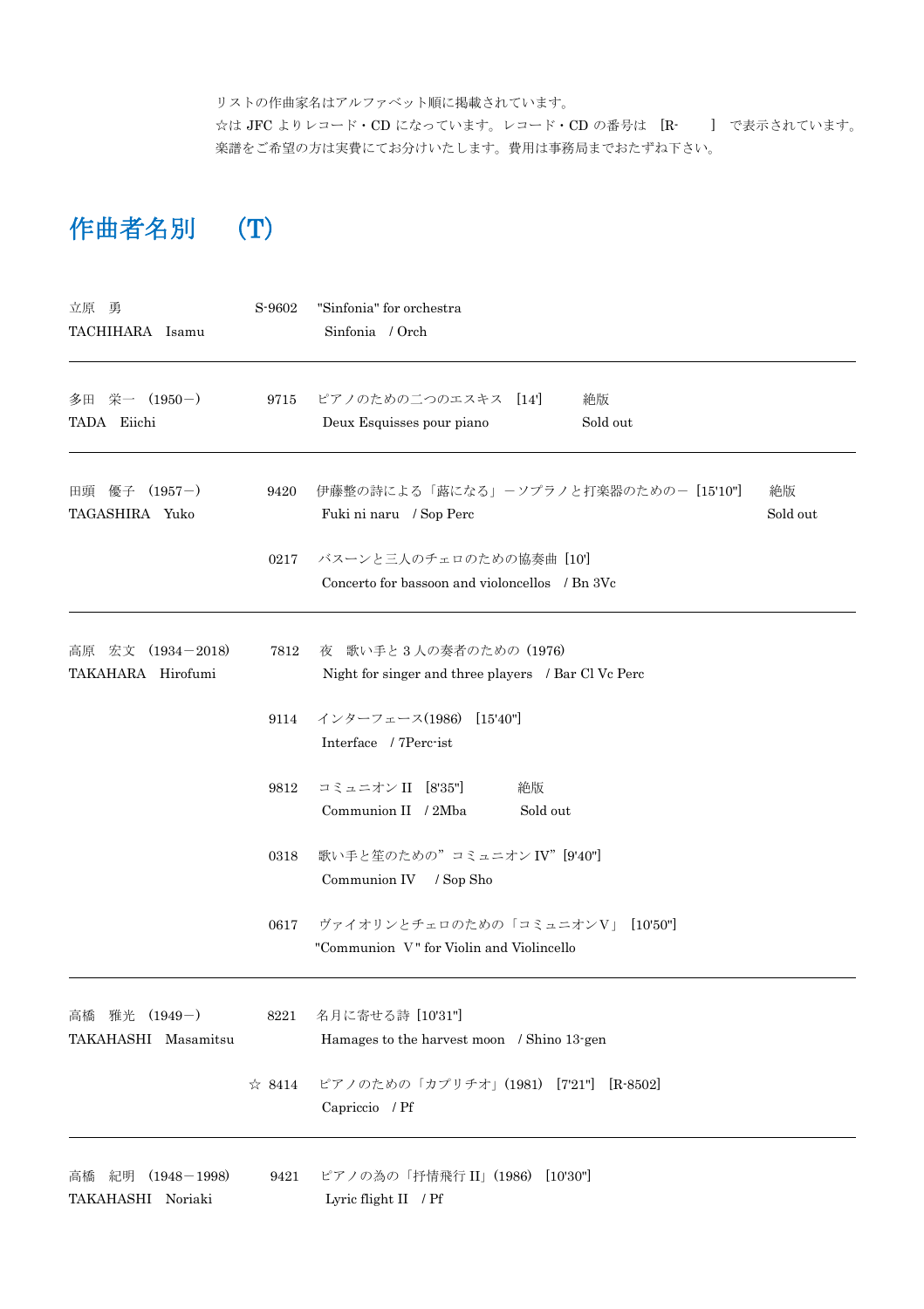| 正道 (1940-)<br>高橋<br>TAKAHASHI Shodo                | 0020           | ヴォカリーズ「遥けき歌」[11'50"]<br>Vocalise "Song from far away" / Sop Pf                          |
|----------------------------------------------------|----------------|-----------------------------------------------------------------------------------------|
|                                                    | 0914           | 初恋~若菜集より [8'20"]<br>Hatsukoi / First love $\sim$ from "Wakanashu" $\sim$ / Vo Pf        |
| 東悟 (1961-2012)<br>高橋<br><b>TAKAHASHI</b> Tohgo     | 1209           | 定義されていた誕生 [18]<br>Defined Birth for Piano solo                                          |
| $(1953-)$<br>高橋 裕<br>TAKAHASHI Yutaka              | S-8301         | 般若理趣交響曲 (1983) [24]<br>Prajna-naya symphony / Orch                                      |
|                                                    | 8803           | 弦楽四重奏曲 (1986) [24]<br>Quartetto da corda '86 / Str-qu                                   |
| 高嶋みどり (1954-)<br>TAKASHIMA Midori                  | 8510           | スタチュア(1985) [12'40"]<br>Statue / Vn Pf                                                  |
| 武田モトキ (1974-)<br>TAKEDA Motoki                     | 0218           | アリア フェリックス・ゴンザレス=トーレスのために [10]<br>Aria for Felix gonzales Torres / Sop Pf Cb            |
| 淳彦 (1962-)<br>武中<br>TAKENAKA Atsuhiko              | 9523           | 弦楽四重奏曲第1番「萬葉」[13]<br>String quartet no.1 "Manyo" / Str-qu                               |
| $(1951-)$<br>晴久<br>武野<br><b>TAKENO</b><br>Haruhisa | $\approx 9320$ | アルト・サクソフォーンとピアノの為の"DANCE" [9'25"]<br>$[R-9401]$<br>"Dance" for Alto Saxophone and Piano |
|                                                    | 0116           | ピアノの為の「DANCE 2」[10']<br>Dance 2 for piano                                               |
|                                                    | 0618           | ピアノソロのための「対立の一致」 ['730"]<br>"Coincidentia Oppositorum "for piano solo                   |
| $(1943 - 2012)$<br>宏樹<br>玉木<br>TAMAKI Hiroki       | 8317           | 練習用組曲「山ノ手線」(1983)<br>絶版<br>[16]<br>Etude suite for piano "Yamanote line"<br>Sold out    |
|                                                    | 9111           | ヴァイオリンとピアノのための三つの恋唄(1990)<br>[9]<br>Three characteristic love songs / Vn Pf             |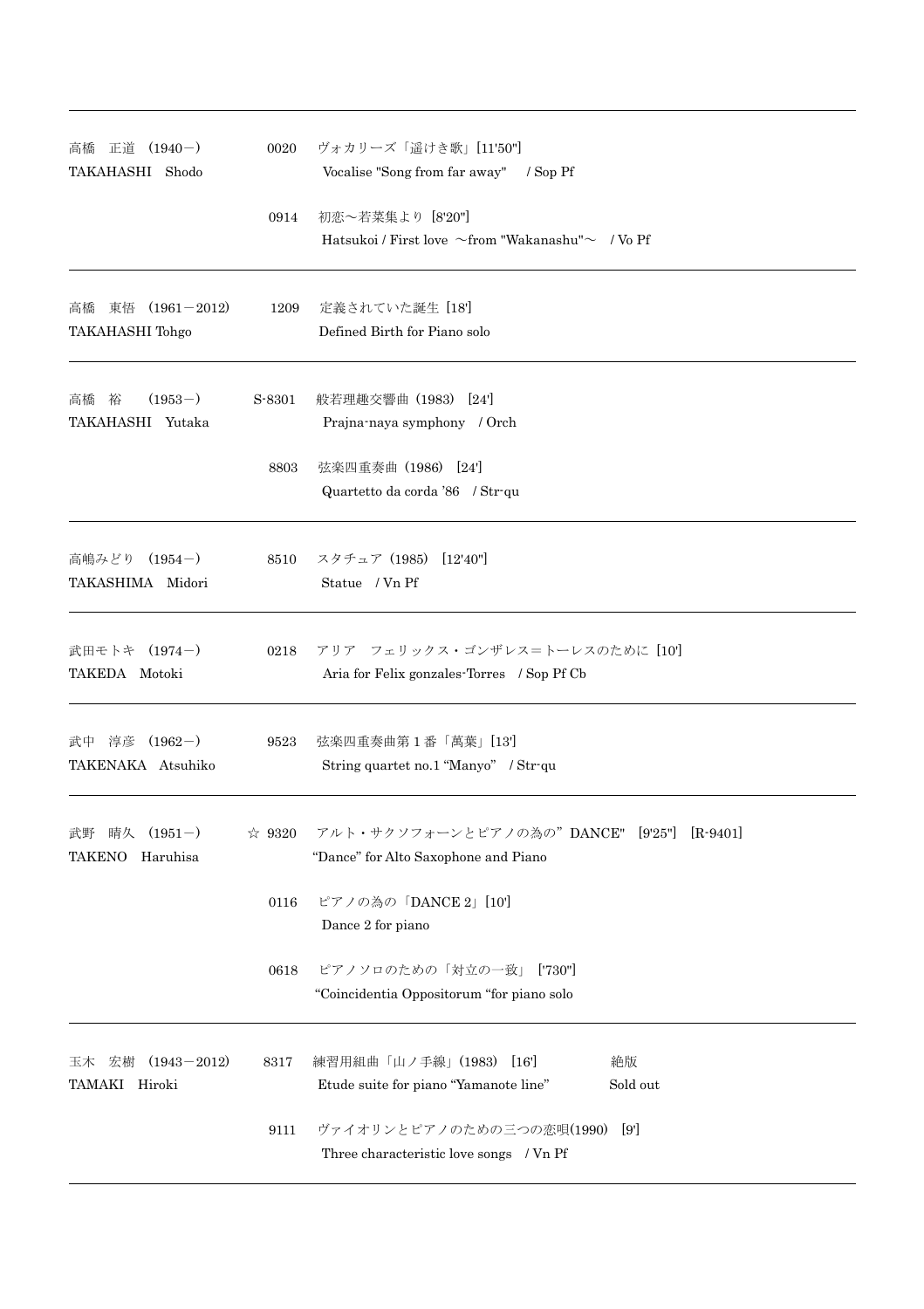| 田丸彩和子                                             | $(1956-)$         | 8812                                                                                                     | アンジュレイション (1987)<br>[10]                                                                           |
|---------------------------------------------------|-------------------|----------------------------------------------------------------------------------------------------------|----------------------------------------------------------------------------------------------------|
| <b>TAMARU</b>                                     | Sawako            |                                                                                                          | Undulation / 2Fl Pf                                                                                |
|                                                   |                   | 9422                                                                                                     | 水晶簾 [7'50"]<br>絶版<br>Suishoren / Pf<br>Sold out                                                    |
|                                                   |                   | $\approx 1005$                                                                                           | フルート独奏のためのストリーム(1987/2009revised) [7] [R-2012]<br>Stream<br>$/$ Fl                                 |
| 徹<br>田村<br><b>TAMURA</b>                          | $(1938-)$<br>Toru | ☆ 8305                                                                                                   | 漂泊(種田山頭火の世界)(1983) [11'30"]<br>$[R - 8401]$<br>Wandering (The poetic world of Santoka Taneda) / Pf |
| $(1935-)$<br>恒弥<br>田辺<br><b>TANABE</b><br>Tsuneya | 7803              | 要 (1977)<br>[12]<br>Kaname / Pf                                                                          |                                                                                                    |
|                                                   | ☆ 8808            | バッハ (BWV768) による五つの変容 弦楽四重奏のための [18'40"]<br>$[R-9001]$<br>Funf Veranderungen uber Bach(BWV 768) / Str-qu |                                                                                                    |
|                                                   | 9423              | ソロマリンバと二人の打楽器奏者のための「小協奏曲」[ca.18']<br>絶版<br>Sold out<br>Concerto for solo marimba and two percussionists  |                                                                                                    |
| $(1956-)$<br>田中<br>聰<br>TANAKA Satoshi            | S-8501            | The hour of silence for orchestra (1983)<br>絶版<br>[14]<br>Sold out                                       |                                                                                                    |
|                                                   |                   | 9108                                                                                                     | 円盤の五月(1989) [9]<br>Enban no gogatsu (May of discus) / Sop Pf                                       |
|                                                   |                   | 9321 「レダランス」ーチェロとピアノのための一(1988)<br>[9]<br>"Redolence" / Vc Pf                                            |                                                                                                    |
| 田中 照通<br>TANAKA Terumichi                         | $(1951-)$         |                                                                                                          | 9113 フルートのための「BAI (唄)」(1990) [14]<br>Bai / Fl                                                      |
| 利光 (1930-2020)<br>田中<br>TANAKA Toshimitsu         | 7603              | マリンバ組曲(1971)<br>Suite for marimba, strings and percussions                                               |                                                                                                    |
|                                                   |                   | 8202                                                                                                     | 群像 オーケストラのために (1979) [17'15"]<br>絶版<br>Gunzo / Orch<br>Sold Out                                    |
| 谷川 忠博<br>TANIGAWA Tadahiro                        | $(1935-)$         |                                                                                                          | ☆ 8408 サキソフォン四重奏「スリックス」(1984) [8'40"] [R-8602]<br>Saxophone quartet "Slix"                         |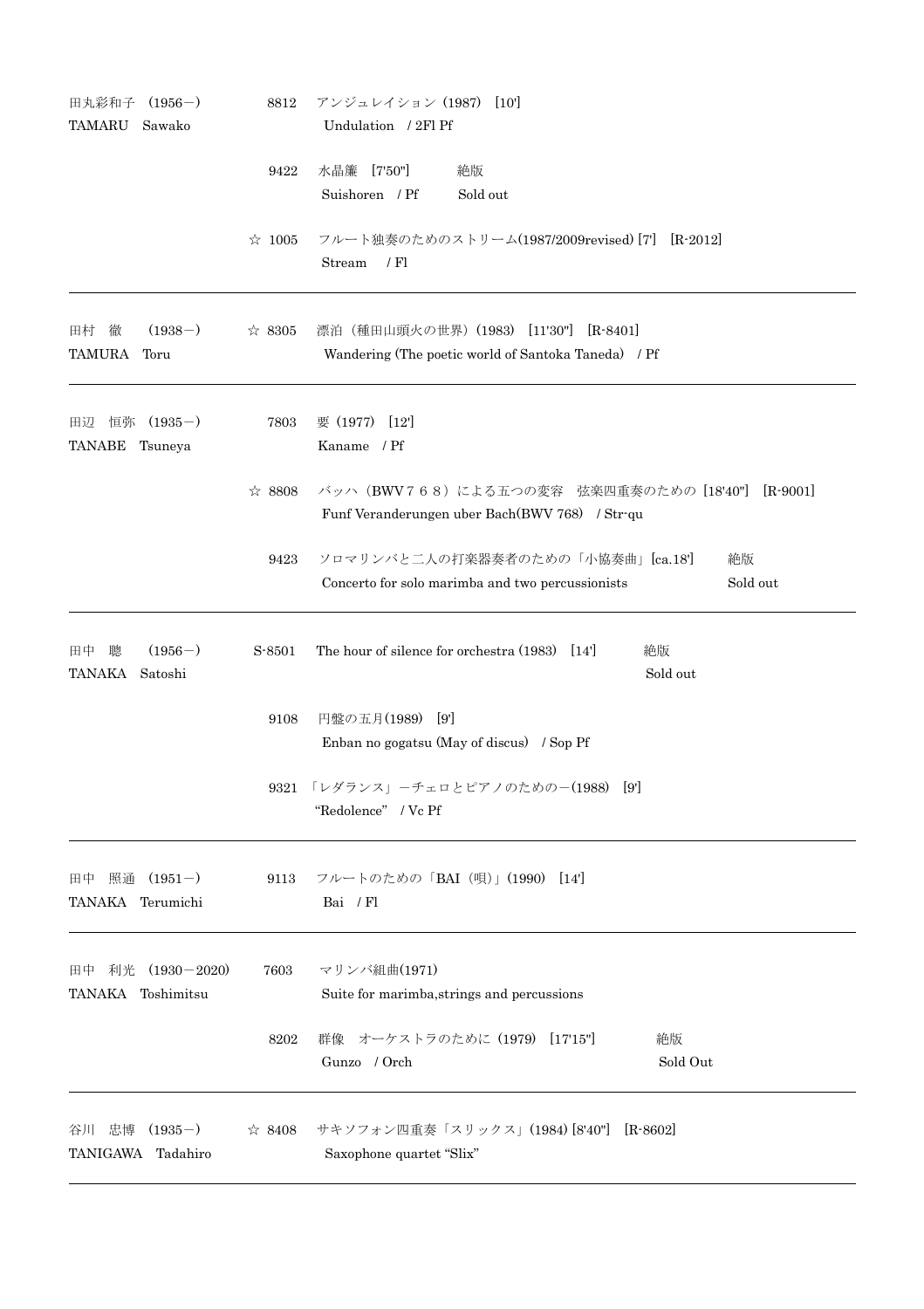| 伸夫<br>$(1928 - 1998)$<br>寺原<br>TERAHARA Nobuo | $\approx$ 8203 | チェロとピアノのためのポエム(1981) [ca.12] [R-8202]<br>Poem / Vc Pf                                                                                                               |                  |
|-----------------------------------------------|----------------|---------------------------------------------------------------------------------------------------------------------------------------------------------------------|------------------|
|                                               | 8612           | 三つのフーガ (ピアノ又はサキソフォーン四重奏のための) (1985)<br>Three fugues (for piano or saxophone quartet)                                                                                | [10]             |
| 陸也 (1964-)<br>寺嶋<br>TERASHIMA Rikuya          | 9322           | 無伴奏ヴィオラ・ソナタ (1992) [13]<br>Sonata for solo viola                                                                                                                    |                  |
| 園生<br>$(1959-)$<br>寺内<br>TERAUCHI Sonoh       | 9813           | アクティブ [10'10"]<br>Active / Vn                                                                                                                                       |                  |
|                                               | 0117           | 弦楽四重奏のための詩曲「ナルシス」[9']<br>"Narcissus" A poem for string quartet                                                                                                      |                  |
|                                               | 0515           | Passion [10'40"]<br>Passion / Vn Pf                                                                                                                                 |                  |
| 邦雄<br>$(1915 - 2003)$<br>戸田<br>TODA Kunio     | 7015           | 琴の音による幻想曲(1958)<br>Fantasie sure les sons de "Koto" pour piano a deux mains                                                                                         | 絶版<br>Sold Out   |
|                                               | 7211           | 使徒パウロ(1964)<br>[50]<br>Santo Paolo / Soloists Mix-chor Orch (Reduction for Pf)                                                                                      |                  |
|                                               | $\approx 7606$ | ソプラノ、クラリネットおよびハープのための「メッセージ」[705"] [R-8402]<br>Message / Sop Cl Hp                                                                                                  |                  |
|                                               | 8008           | オペラ「伽羅物語」より 空穂のモノローグ「暗い夜がまた明ける…」(1973)<br>Utsubo's monologue "After the dark of night, again the daybreak"<br>from the opera "Story of city Kyara" act $II$ / Vo Pf | $[\text{ca}.12]$ |
|                                               | 8322           | 「琵琶行」ソプラノとピアノのための協奏的譚詩曲 (1982)<br>[25]<br>"Canto da liuto" Ballata concertanta / Sop Pf                                                                             |                  |
|                                               | 8707           | ファゴットとピアノのためのソナタ (古典ふう) (1966) [12]<br>Sonata for bassoon and piano(nel modo classico)                                                                              | 絶版<br>Sold out   |
|                                               | 9716           | 弦楽のための「序・破・急」[8'30"]<br>Introduzione-Movimento-Rapido<br>/ $Str$ -qu( or $Str$ -qt)                                                                                 |                  |
| 陽一<br>$(1959-)$<br>十河<br>TOGAWA Youichi       |                | 9424 「彼方へ」ピアノのための [ca.12']<br>絶版<br>Afar / Pf<br>Sold out                                                                                                           |                  |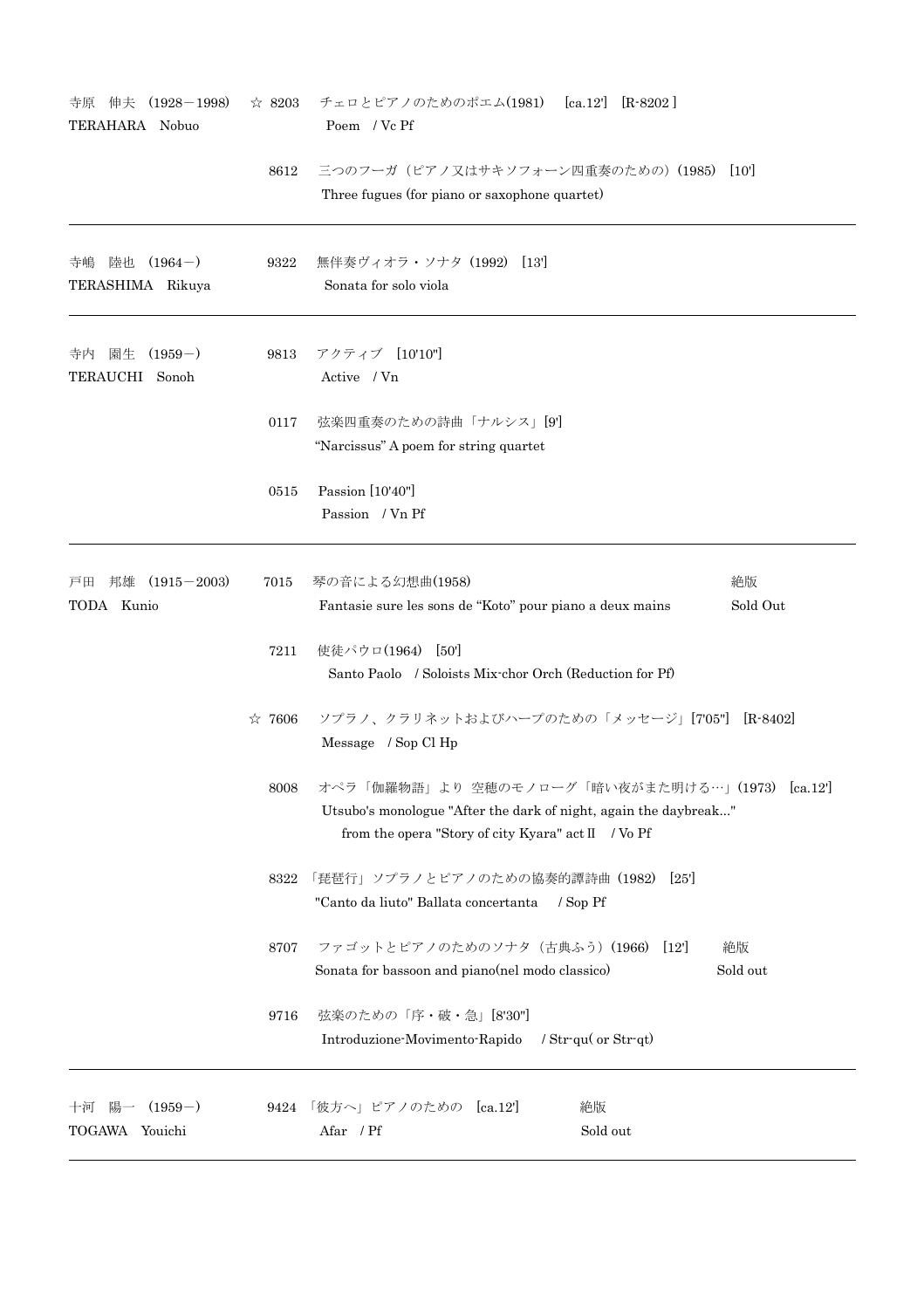| $(1973-)$<br>徳永 洋明<br>TOKUNAGA Hiroaki      | $\approx 0219$ | 歌曲集「二重の額縁」 [9'30"] [R-2004]<br>A song cycle "Double frame" / Sop Pf                                                      |
|---------------------------------------------|----------------|--------------------------------------------------------------------------------------------------------------------------|
| 伴谷 晃二 (1947-)<br>TOMOTANI Koji              | 8304           | ソプラノ、オーボエ・ダモーレとピアノのための「トーラナ」(1982) [14]<br>Torana / Sop Ob-d'amore Pf                                                    |
|                                             | $\approx 8805$ | 「はてしのない風景」‐クラリネットとピアノのために-(1987) [10'] [R–8901]<br>"Cosmic Landscape" / Cl Pf                                            |
|                                             | 0118           | 風の環礁、ピアノのために(1993) [8'30"]<br>Atoll of the wind / Pf                                                                     |
|                                             | $\approx 0516$ | エルミタージュの回想、独奏尺八のために [15] [R-2006]<br>Reminiscences of the hermitage / Shaku                                              |
|                                             | 1305           | 〈ヒロシマの詩IV〉尺八とピアノのために [15']<br>The Poems of HIROSHIMA IV / Shaku Pf                                                       |
| 壺井 一歩 (1975-)<br>TSUBOI Ippo                | S-0401         | 星投げびと<br>The star thrower<br>/ Orch                                                                                      |
| $(1947-)$<br>坪能<br>克裕<br>TSUBONOH Katsuhiro |                | 7612 「狐王の祭礼」-フルートとピアノのための-(1975)<br>"festival of the Fox King" / Fl Pf                                                   |
|                                             | S-8002         | オーケストラのためのIIIの像<br>The statue of III for orchestra                                                                       |
|                                             | 8224           | 火の幻想 (1980)<br>[15]<br>Fantom fire<br>/2Mba                                                                              |
|                                             | 8702           | コンジャンクションー三絃を伴ったひとりの演者のためのー(1982)<br>[8'30"]<br>Conjunction for one performer with san-gen                               |
| $(1963-)$<br>英介<br>土田<br>TSUCHIDA Eisuke    | S-9902         | ヴァイオリン協奏曲 (1998)<br>Violin concerto<br>/ Vn Orch                                                                         |
|                                             | 0619           | 弦楽四重奏曲 (1994) [13'30"]<br>String quartet<br>/ Vn Va Vc                                                                   |
| $(1962-)$<br>津田<br>元<br>TSUDA Hajime        |                | ☆ 9612 「やがて白樺の梢が萌えるように・・・」ソロ・ピアノのための [13'50'']<br>$[R-9701]$<br>絶版<br>Sold out<br>As white birch twigs sprout out,  / Pf |
|                                             |                | ☆ 9814 「そして、秋色の陽が燦めき・・・」[10'] [R-9901]<br>絶版<br>Sold out<br>And now autumnal sunlight glitters brilliantly<br>/ Ob Cl Pf |